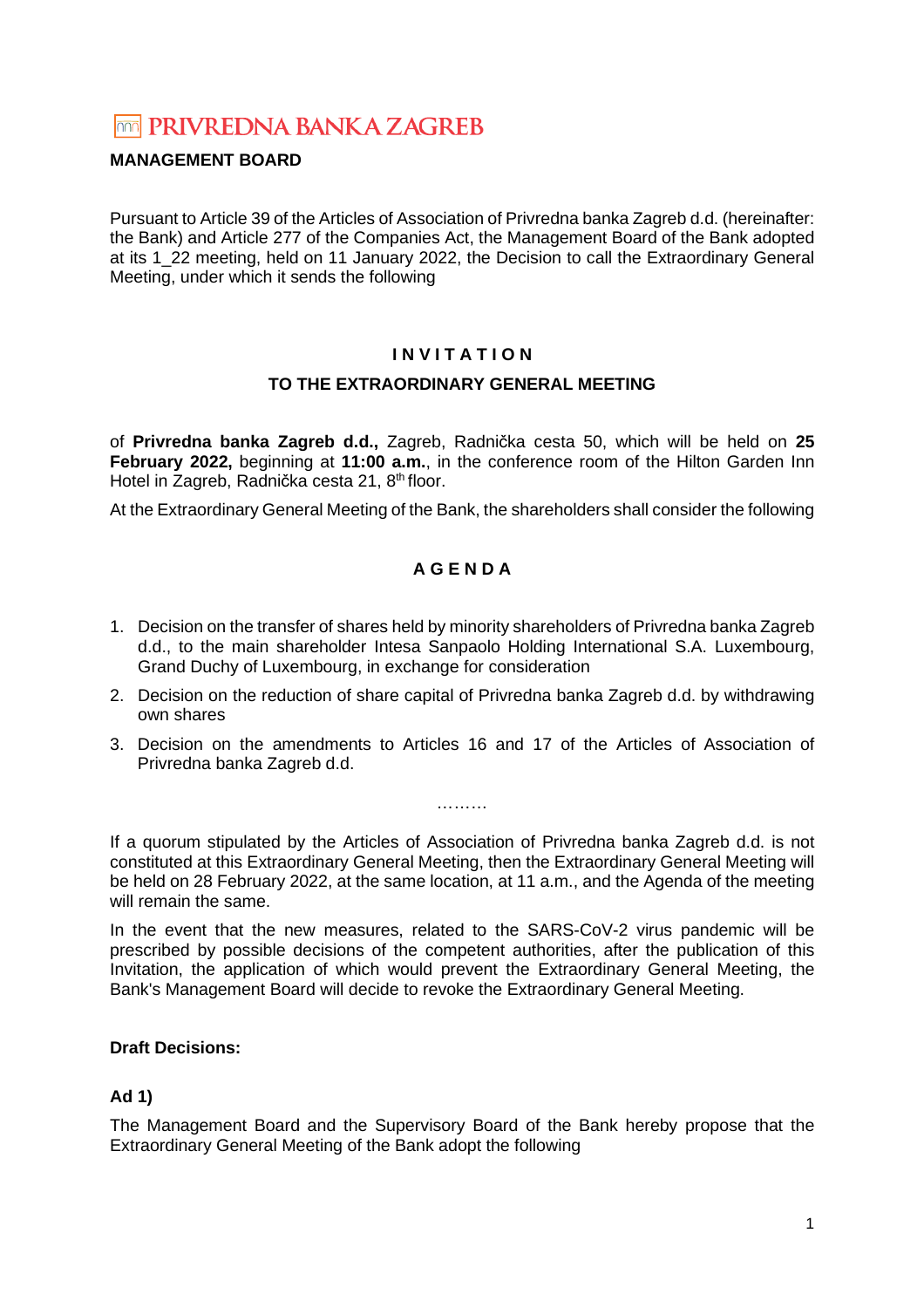#### **D E C I S I O N**

#### **on the transfer of shares held by minority shareholders of Privredna banka Zagreb d.d., to the main shareholder Intesa Sanpaolo Holding International S.A. Luxembourg, Grand Duchy of Luxembourg, in exchange for consideration**

#### Article 1

Share capital of Privredna banka Zagreb d.d. with registered seat at Radnička cesta 50, 10000 Zagreb, registered with the court register of the Commercial Court of Zagreb under registered ID No. (MBS): 080002817, PIN (OIB) 02535697732 (hereinafter: Privredna banka Zagreb d.d.) amounts to HRK 1,907,476,900.00 and is divided into 19,074,769 ordinary registered shares, each in nominal amount of HRK 100.00, issued in dematerialised form and existing solely in the form of electronic record in the central depository of dematerialised securities run by the Central Depository & Clearing Company Inc. (SKDD d.d.) with registered seat at Heinzelova 62a, 10000 Zagreb, (hereinafter: the CDCC).

#### Article 2

It is determined that Intesa Sanpaolo Holding International S.A with registered seat at 28 Boulevard de Kockelscheuer, L- 1821 Luxembourg, Grand Duchy of Luxembourg, registered with the Luxembourg companies register, under the registration number: B 44318, PIN: 26181849739 (hereinafter: Intesa Sanpaolo) holds a total of 18,591,522 ordinary voting registered shares in Privredna banka Zagreb d.d. with the nominal amount of HRK 100.00 per share, which are held as dematerialized securities in the computer system of central depositary managed by the CDCC, with designation PBZ-R-A, ISIN: HRPBZ0RA0004, which in total represent 97.47% of the share capital of Privredna banka Zagreb d.d. and at the time of adopting the Decision to call the Extraordinary General Meeting give right to a total of 99.07% of total votes at the General Meeting of Privredna banka Zagreb d.d.

#### Article 3

It is determined that Privredna banka Zagreb d.d. holds 309,022 ordinary registered treasury shares in Privredna banka Zagreb d.d., with the nominal amount per share of HRK 100.00, which are held as dematerialized securities in the computer system of central depositary held by the CDCC with designation PBZ-R-A, ISIN:HRPBZ0RA0004, which represent a total of 1.62% of the share capital of Privredna banka Zagreb d.d. and all the remaining shareholders in Privredna banka Zagreb d.d., besides Intesa Sanpaolo as the main shareholder and Privredna banka Zagreb d.d., (hereinafter: the minority shareholders**)** hold in total 174,225 ordinary voting registered shares in Privredna banka Zagreb d.d. with the nominal amount of HRK 100.00 per share, which are held as dematerialized securities in the computer system of central depositary held by the CDCC, with designation PBZ-R-A, ISIN**:** HRPBZ0RA0004, which represent a total of 0.91% of the share capital of Privredna banka Zagreb d.d. and at the time of adopting the Decision to call the Extraordinary General Meeting give right to a total of 0.93% of total votes at the General Meeting of Privredna banka Zagreb d.d.

#### Article 4

In accordance with the provisions referred to in Article 300f to 300j of the Companies Act and based on this Decision, the minority shareholders' shares, precisely 174,225 ordinary voting registered shares in Privredna banka Zagreb d.d. with the nominal amount of HRK 100.00 per share, which are held as dematerialized securities in the computer system of central depositary held by the CDCC, with designation PBZ-R-A, ISIN: HRPBZ0RA0004, which represent a total of 0.91% of the share capital of Privredna banka Zagreb d.d. and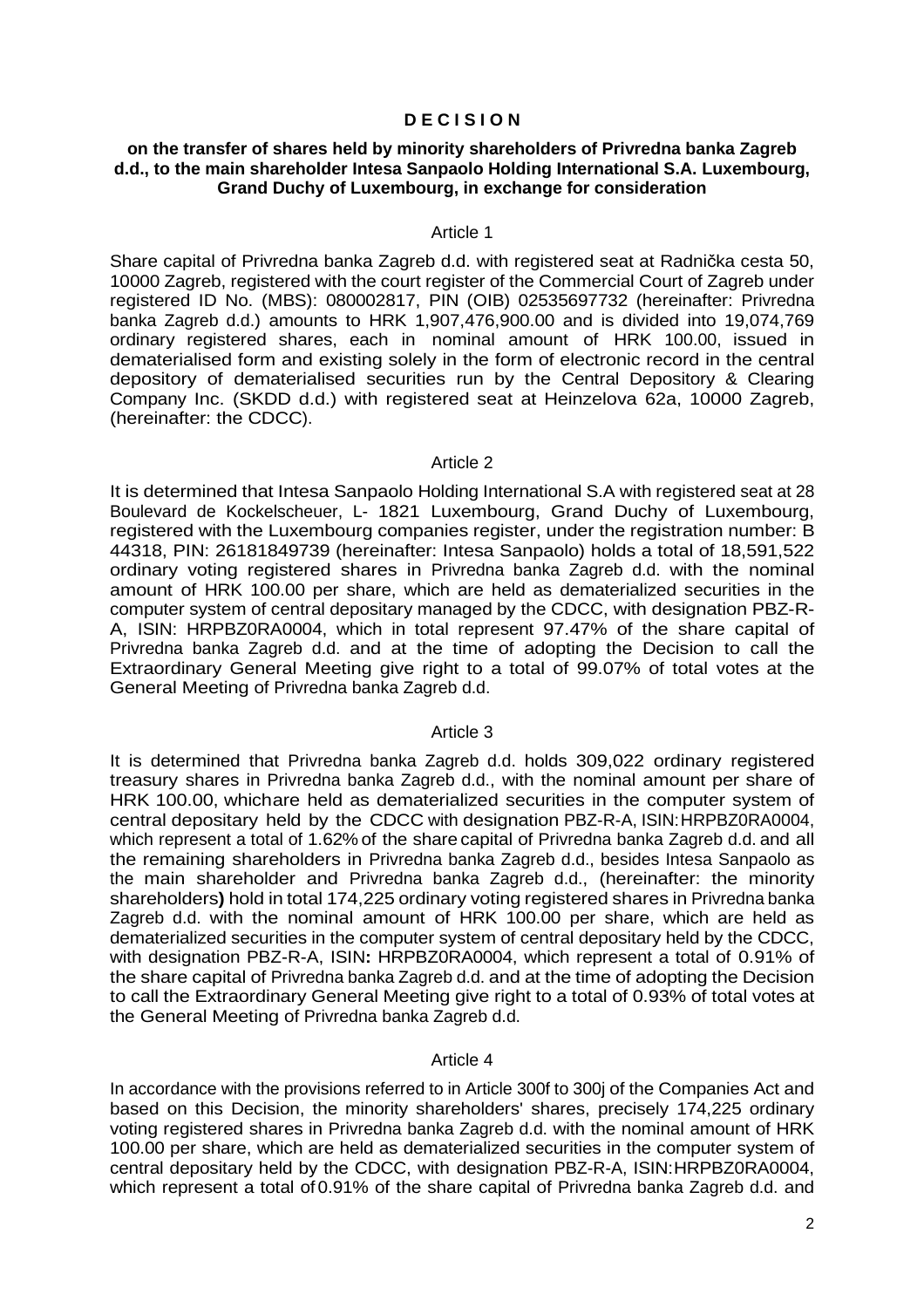give right to total of 0.93% of total votes at the General Meeting of Privredna banka Zagreb d.d., are transferred as of the day of registration of this Decision in the court register of the Commercial Court of Zagreb from minority shareholders to Intesa Sanpaolo as the main shareholder.

# Article 5

Privredna banka Zagreb d.d. shall, upon registration of this decision in the court register of the Commercial Court of Zagreb, notify the CDCC without delay with the purpose of performing the corporative action of transfer of shares held by minority shareholders from the dematerialised securities account of minority shareholders to dematerialised securities account of Intesa Sanpaolo, in accordance with this Decision and the relevant resolution of the Commercial Court of Zagreb.

#### Article 6

For the transferred shares Intesa Sanpaolo will pay the minority shareholders a consideration in cash in the amount of HRK 830.00 for one share in Privredna banka Zagreb d.d. which is fully paid in and over which no encumbrances are perfected. For shares which are not fully paid in and/or over which there are existing encumbrances, the consideration paid to minority shareholders shall be decreased for the actual amount of encumbrance and/or amount of payment obligation.

#### Article 7

Adequacy of the consideration was examined by court expert for accounting, finance, tax and appraisal of companies Snježana Galić, dipl. oec., appointed by the resolution of the Commercial Court of Zagreb Ref. No. Rl-267/2021 dated 15 November 2021, and has on 29 November 2021 issued a report and opinion on adequacy of the consideration that the main shareholder ought to pay to minority shareholders of Privredna banka Zagreb d.d., all in accordance with Article 300h of the Companies Act.

The respective report and opinion confirmed and elaborated the adequacy of the set consideration amount. The original of the report and opinion in question is attached to the minutes of the General Meeting of Privredna banka Zagreb d.d. and constitutes its integral part.

# Article 8

The consideration shall without delay upon registration of this Decision in the court register of the Commercial Court of Zagreb, be paid through the CDCC to each minority shareholder on whose dematerialised securities account in the computer system of the central depository held by the CDCC shares of Privredna banka Zagreb d.d. are registered on the day of transfer, into their bank accounts known to the CDCC or Privredna banka Zagreb d.d. The consideration shall be paid together with the pertaining interest rates in the amount of Croatian National Bank's discount rate increased by five percentage points, accrued from the day of registration of this Decision in the court register of the Commercial Court of Zagreb until the payment of the consideration to minority shareholders.

# Article 9

In the event that neither the CDCC nor Privredna banka Zagreb d.d. have information on the bank accounts of minority shareholders and the minority shareholders do not provide the CDCC with information on their bank accounts upon the CDCC's written request or in the event of other issues with payment, the consideration amount shall be deposited with the CDCC with the effect of completion of Intesa Sanpaolo's obligation of consideration payment. The CDCC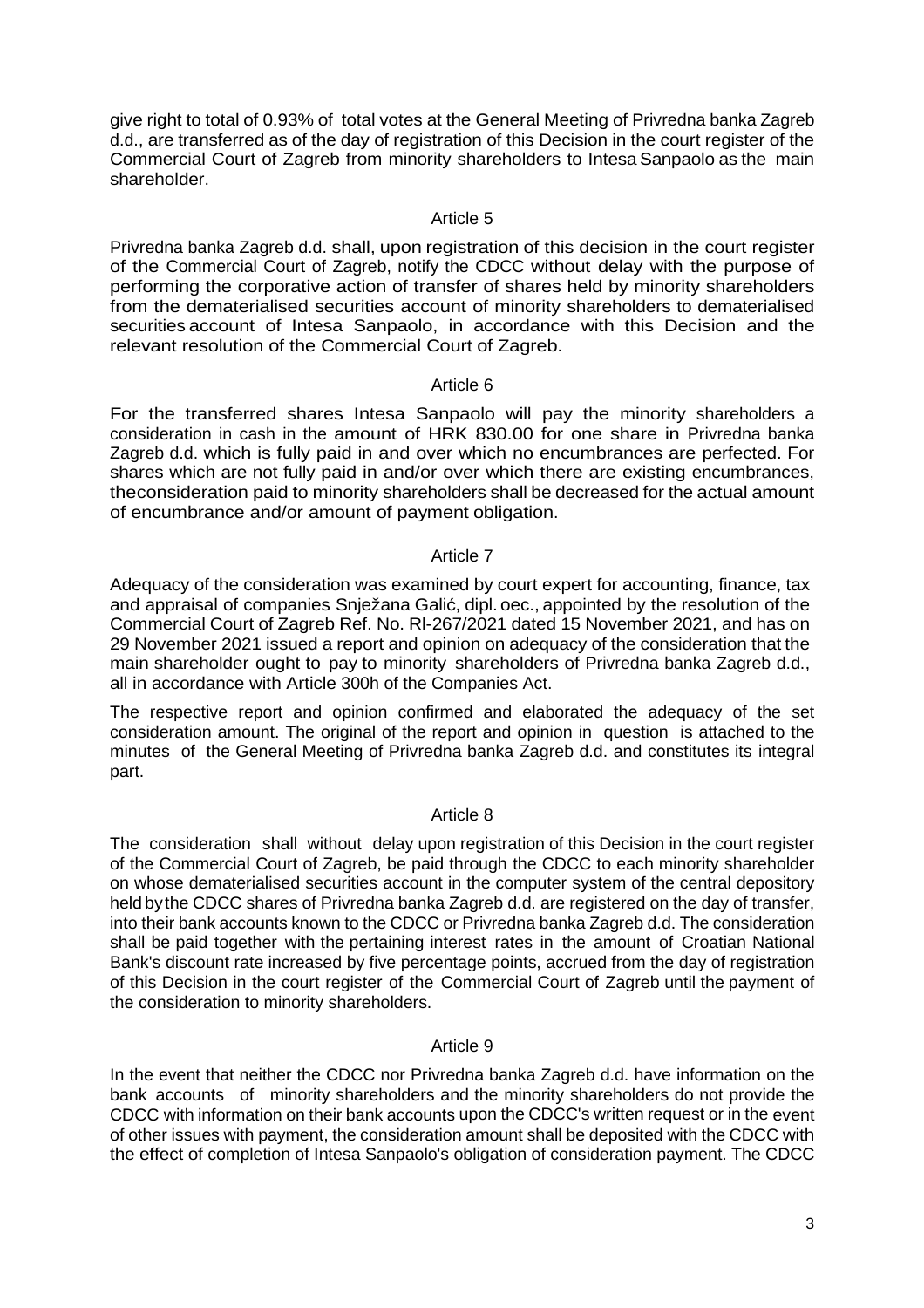shall provide the minority shareholders with reports on possibilities and manner of withdrawing the accrued amount.

#### Article 10

Report of Intesa Sanpaolo, as the main shareholder, with the elaboration of adequacy of consideration is attached in original to the minutes of the General Meeting of Privredna banka Zagreb d.d. and constitutes its integral part, all in accordance with Article 300h of the Companies Act.

#### Article 11

The CDCC guarantees for payment of consideration to minority shareholders due to the fact that Intesa Sanpaolo deposited the required consideration amount with the CDCC in accordance with the Agreement on deposit and payment of consideration entered into by CDCC and Intesa Sanpaolo on 20 December 2021 and the CDCC's certificate of deposit of funds.

#### Article 12

---------------------------------------------------------------------------------------------------------------------------

This Decision shall enter into force on the date of its entry in the court register.

#### Explanation of the proposal:

Intesa Sanpaolo Holding International S.A. Luxembourg, Grand Duchy of Luxembourg (hereinafter: Intesa Sanpaolo) as the main shareholder of Privredna banka Zagreb d.d. (further: the Bank), holding a total of 18,591,522 ordinary shares of the Bank or a 97.47% share in the Bank's share capital, submitted a request for the transfer of shares held by minority shareholders of the Bank.

Minority shareholders of the Bank hold a total of 174,225 ordinary shares of the Bank or a 0.91% share in the Bank's share capital, while Privredna banka Zagreb d.d. holds 309,022 ordinary treasury shares or a 1.62% share in the Bank's share capital.

Reasons for the transfer of shares, held by minority shareholders, are the following:

- minority shareholders objectively may not affect the decision-making in Privredna banka Zagreb d.d., since they hold shares in total accounting for less than 5% of the Bank's share capital and such share in the share capital is not considered sufficient to exercise the controlling rights by which the management of Privredna banka Zagreb d.d. may in any way be affected;
- trading in shares is hampered for minority shareholders, because none of them holds shares exceeding 0.5% of the share capital of Privredna banka Zagreb d.d. Payment of appropriate consideration will enable minority shareholders to reinvest the obtained funds for other purposes and realise other business goals;
- transfer of shares, held by minority shareholders, to the main shareholder and payment of appropriate consideration will make Intesa Sanpaolo a 100% shareholder of Privredna banka Zagreb d.d. This will simplify the ownership structure and the operational business, which primarily refers to simplified adoption of business decisions in Privredna banka Zagreb d.d.

Therefore, transfer of shares held by minority shareholders is in the interest of all sides  $-$ Privredna banka Zagreb, minority shareholders, and the main shareholder.

# **Ad 2)**

The Management Board and the Supervisory Board of the Bank hereby propose that the Extraordinary General Meeting of the Bank adopt the following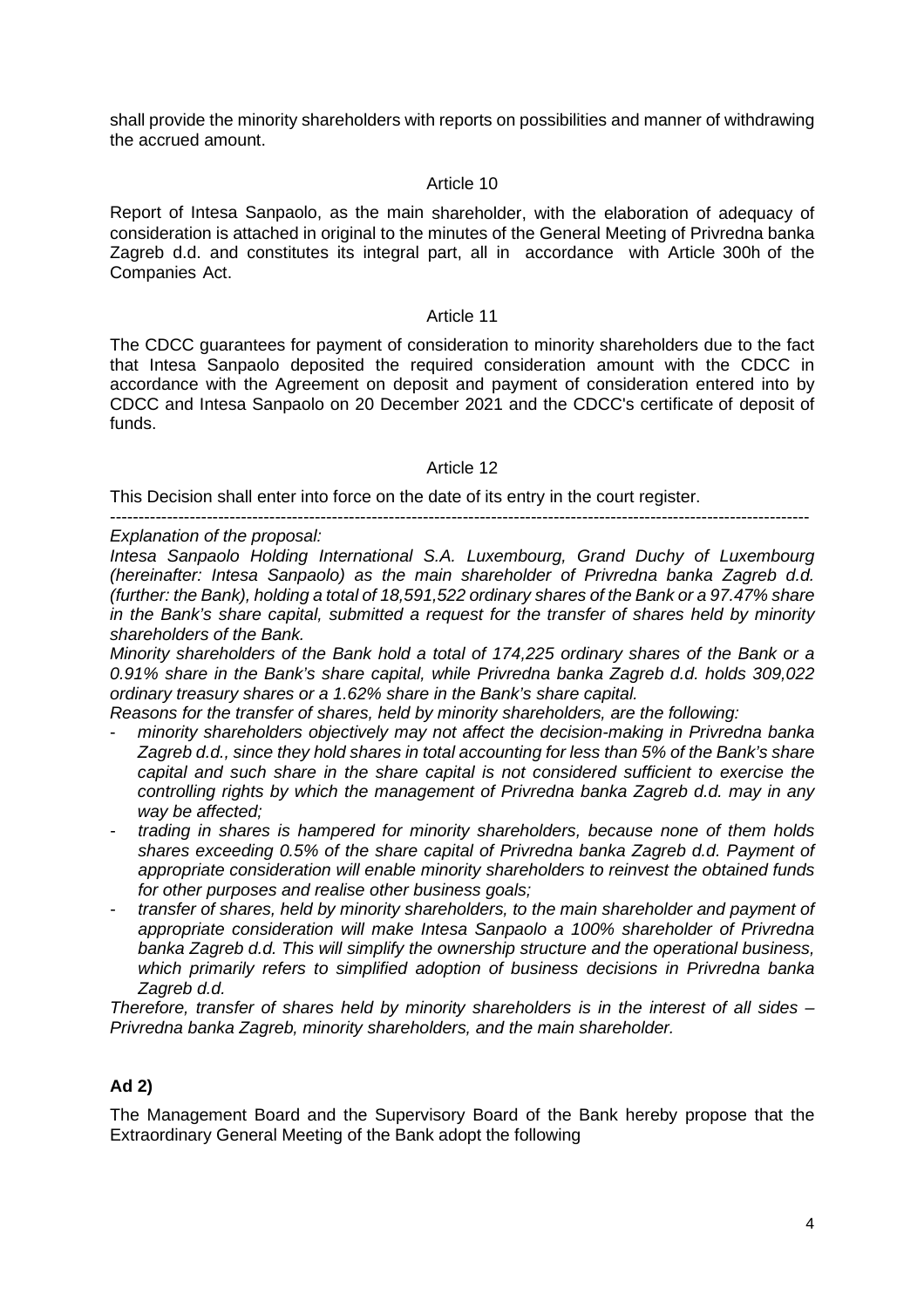#### **D E C I S I O N on the reduction of share capital of Privredna banka Zagreb d.d. by withdrawing own shares**

#### Article 1

It is hereby established that the share capital of Privredna banka Zagreb d.d. amounts to HRK 1,907,476,900.00 and it is divided into 19,074,769 ordinary registered shares, each in the nominal amount of HRK 100.00.

# Article 2

It is hereby established that Privredna banka Zagreb d.d. holds 309,022 own ordinary registered shares, in the nominal amount of HRK 100.00 per share.

#### Article 3

The share capital of the Bank is reduced by withdrawing own shares, from the amount of HRK 1,907,476,900.00 by the amount of HRK 30,902,200.00, so that the total share capital of the Bank upon reduction amounts to HRK 1,876,574,700.00.

The share capital of the Bank is reduced by the amount of the share capital that accounts for the withdrawn shares on the day of registering the decision on reduction of the share capital in the court registry of the Commercial Court in Zagreb.

Privredna banka Zagreb d.d. shall upon registration of this Decision in the court registry of the Commercial Court in Zagreb without delay inform the Central Depository & Clearing Company Inc. (SKDD d.d.) with the aim of implementing the corporate action of reducing the share capital, in accordance with this Decision and relevant order of the Commercial Court in Zagreb.

#### Article 4

The withdrawal of own shares is implemented to simplify administrative procedures relating to the management of own shares in the portfolio, and particularly shares purchased following the withdrawal of shares from listing on the regulated market.

#### Article 5

---------------------------------------------------------------------------------------------------------------------------

This Decision shall enter into force on the date of its entry in the court register.

# Explanation of the proposal:

The withdrawal of own shares is implemented to simplify administrative procedures relating to the management of own shares in the portfolio, and particularly shares purchased following the withdrawal of shares from listing on the regulated market.

# **Ad 3)**

The Management Board and the Supervisory Board of the Bank hereby propose that the Extraordinary General Meeting of the Bank adopt the following

# **D E C I S I O N**

#### **on the amendments to Articles 16 and 17 of the Articles of Association of Privredna banka Zagreb d.d**

#### Article 1

Article 16 is amended to read as follows: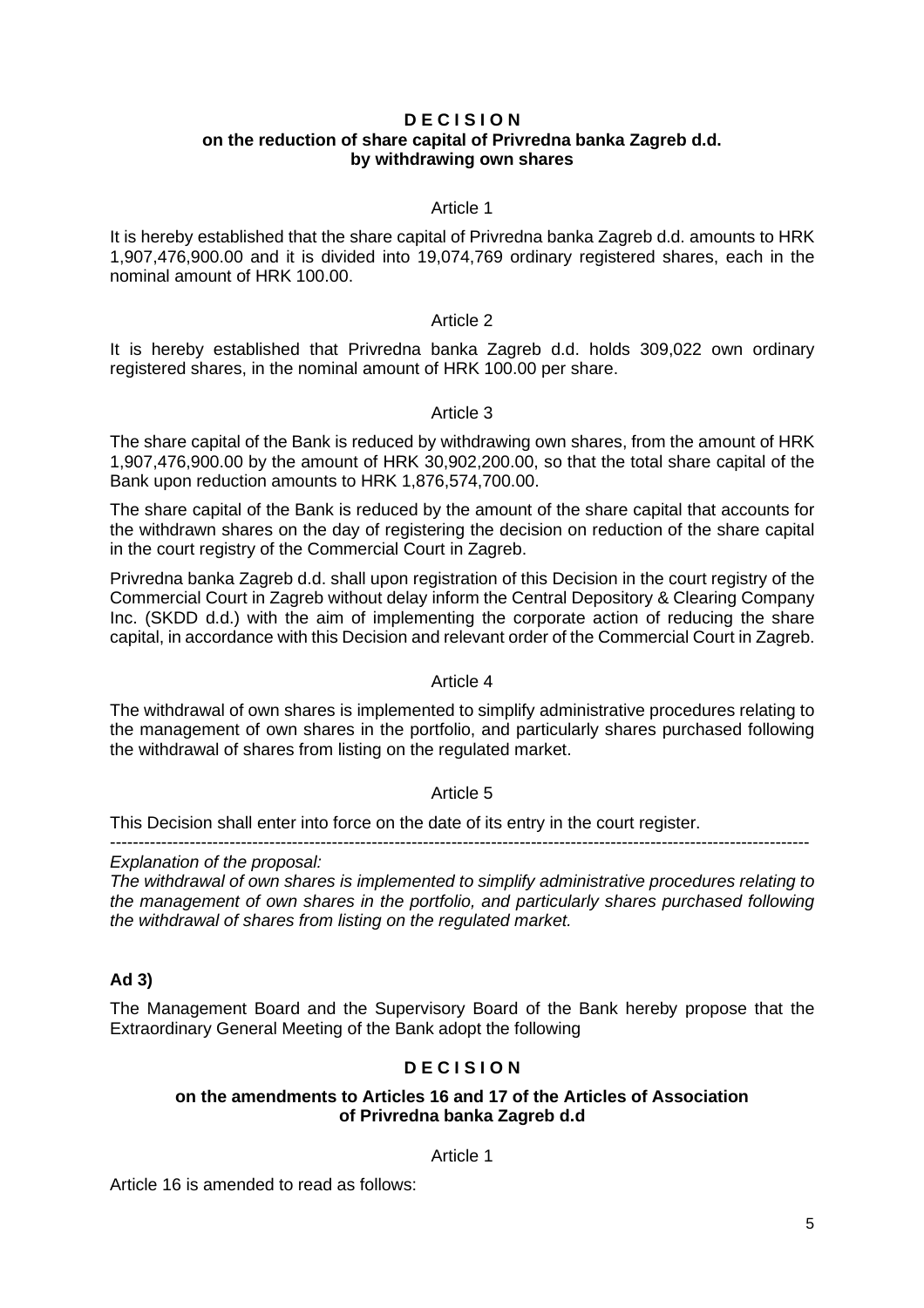"(1) The share capital of the Bank amounts to HRK 1,876,574,700.00 (one billion eight hundred seventy-six million five hundred seventy-four thousand seven hundred kuna)."

#### Article 2

Article 17 par. 1 is amended to read as follows:

"(1) The Bank`s share capital is divided into 18,765,747

(eighteen million seven hundred sixty-five thousand seven hundred forty-seven) ordinary registered shares, each with a nominal value of HRK 100.00, whose total nominal value is HRK 1,876,574,700."

#### Article 3

All the other provisions of the Articles of Association of Privredna banka Zagreb d.d. shall remain unchanged.

#### Article 4

The Supervisory Board of the Bank is hereby authorised to establish the consolidated text of the Articles of Association.

#### Article 5

This Decision shall enter into force on the date of its entry in the court register.

---------------------------------------------------------------------------------------------------------------------------

Explanation of the proposal:

**Article 1** of the Decision establishes the new amount of the share capital in line with the Decision on reduction in the share capital of Privredna banka Zagreb d.d.

**Article 2** of the Decision establishes the new number of shares following the withdrawal of 309,022 treasury shares and reduction in the share capital.

#### **Conditions for participating in the Extraordinary General Meeting and exercising voting rights**

All shareholders of the Bank that hold ordinary registered shares are hereby invited to participate in the Extraordinary General Meeting of the Bank.

The right to participate in or vote at the Extraordinary General Meeting of the Bank can be exercised by those shareholders who are registered with the depository of the Central Depository & Clearing Company six (6) days inclusive prior to the Extraordinary General Meeting of the Bank provided that they give notice to the Bank of their intention to participate in or vote at the General Meeting of the Bank and that the Bank receives the notice at the address: Privredna banka Zagreb d.d., General Secretariat Office, Radnička cesta 44, 10000 Zagreb, no later than six (6) days before the Extraordinary General Meeting of the Bank. The time limit does not include the day when the Bank receives the notice.

Each of 19,074,769 shares with a nominal value of HRK 100 that the share capital of the Bank is divided in, excluding 309,022 treasury shares, gives its holder the right to one vote, so that there shall be a total of 18,765,747 of shares with voting rights.

In line with Article 62 of the Articles of Association of Privredna banka Zagreb d.d., it will be made possible for the shareholders to participate and cast a vote by remote electronic communication.

Therefore, in order to observe the safety/epidemiological measures, shareholders, proxies or legal representatives of shareholders, who decide at their own discretion to participate in the work of the Extraordinary General Meeting of the Bank by electronic means, are instructed to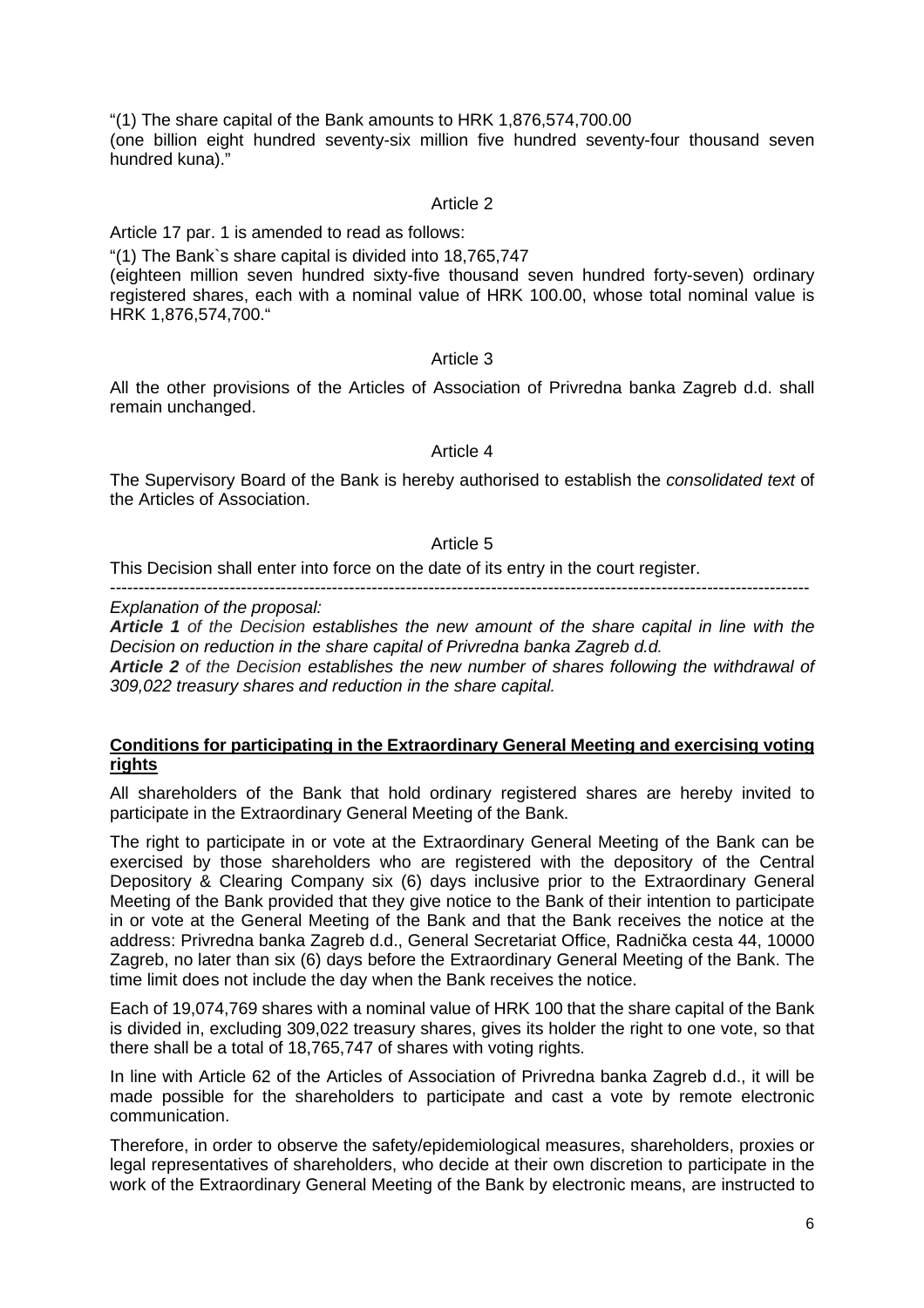give notice of their participation at the Extraordinary General Meeting of the Bank and exercise of their voting rights at the e-mail address: skupstina.banke@pbz.hr at the latest six (6) days ahead of the Extraordinary General Meeting of the Bank.

The participation of shareholders, proxies or legal representatives of shareholders in the Extraordinary General Meeting by electronic means is subject to the following minimum technical preconditions:

- a personal computer (desktop or laptop) with Internet access or a smartphone with Internet access;
- microphone, speakers (or earphones) and camera (if using a PC or a laptop);
- installed Zoom desktop client on the computer or Zoom mobile app on the mobile phone.

The Bank will timely provide all the shareholders, their proxies or legal representatives who have given notice of their participation with all the necessary instructions for electronic voting and links for accessing the voting application to the e-mail address they provide in the notice. Any problems encountered while giving notice of participation at the Extraordinary General Meeting can be reported at the e-mail address: skupstina.banke@pbz.hr.

The shareholders exercising their voting rights electronically will receive an electronic confirmation of receipt of their vote from the Bank.

- Shareholders may be represented at the Extraordinary General Meeting by proxies based on a written proxy.
- Notice/ballot paper/proxy form is available on the Bank's website (www.pbz.hr).
- The proxy shall be prepared in writing and it need not be notarized by a notary public.
- If the person giving proxy is a legal person, an excerpt from the court register or another register where that person is registered not older than 30 days shall be enclosed with the notice/ballot paper/proxy or its copy, transcription or another deed showing that the proxy was signed by the person authorised by law to represent the legal person. Deeds prepared in a foreign language shall be translated into Croatian by an authorised court interpreter.
- A duly filled in and signed notice/ballot paper/proxy form with attachments shall be sent to the address: Privredna banka Zagreb d.d. – General Secretariat Office, Zagreb, Radnička cesta 44 1000 Zagreb, no later than six (6) days before the Extraordinary General Meeting of the Bank.

For the purpose of registration of the participants in the Extraordinary General Meeting of the Bank, shareholders, proxies or legal representatives of shareholders are kindly asked to register 30 minutes before the scheduled start time of the Extraordinary General Meeting of the Bank.

….

The materials for the Extraordinary General Meeting of the Bank, which should serve as a basis for making the published decisions, will be made available to the shareholders starting from the date when the calling of the Extraordinary General Meeting of the Bank is announced, every work day from 10.00 a.m. to 12.00 noon, on the Bank premises in Zagreb, Radnička cesta 44, B1-8A, and on the website of the Bank (www.pbz.hr).

If a quorum stipulated by the Articles of Association of Privredna banka Zagreb d.d. is not constituted at this Extraordinary General Meeting of the Bank, then the Extraordinary General Meeting of the Bank will be held on 28 February 2022, at the same location, beginning at the same time, and the Agenda of the meeting will remain the same.

The information on personal data protection can be found in the document *Information on* personal data processing of PBZ d.d. - Extraordinary General Meeting, which is attached to this Invitation.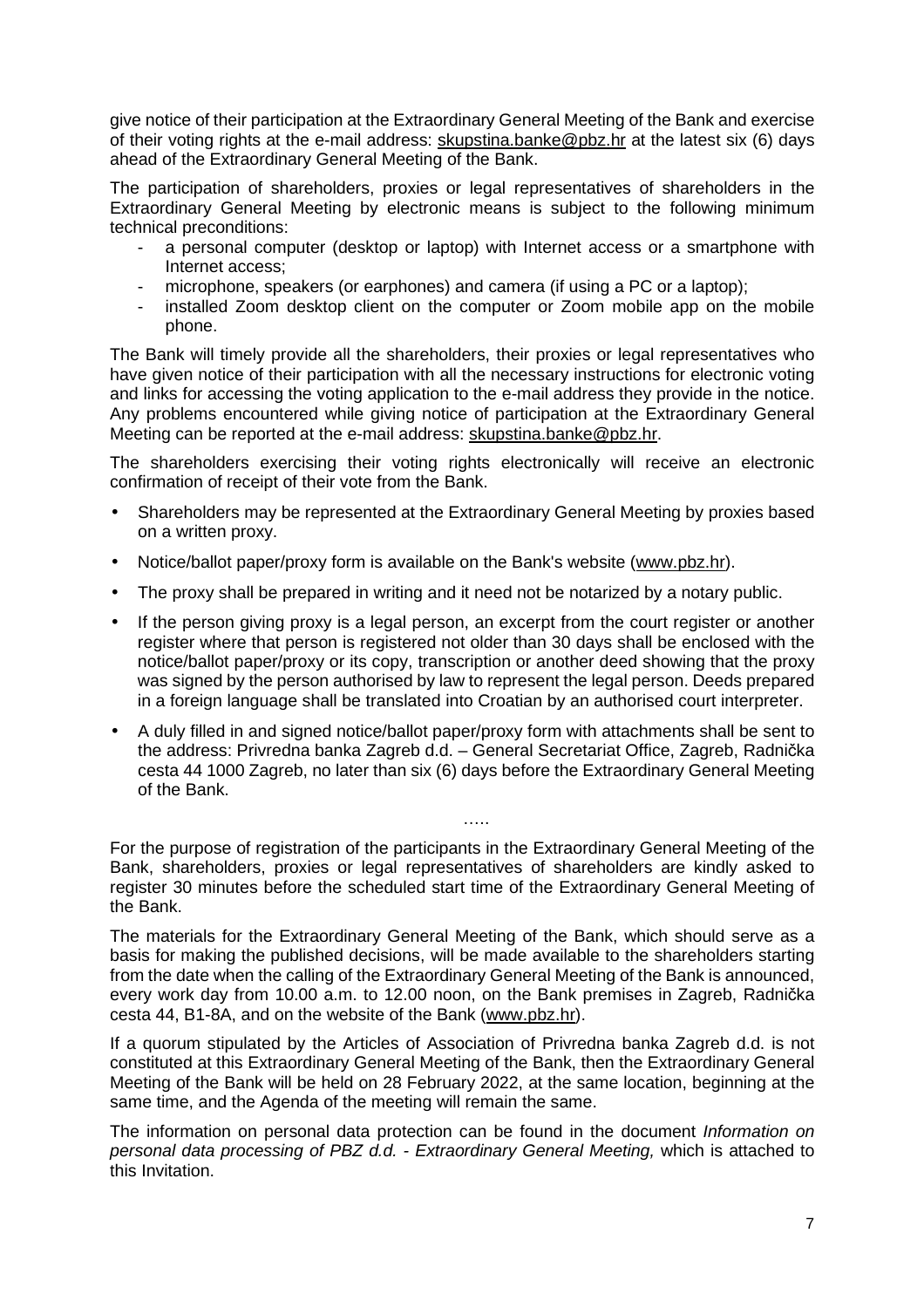# **Shareholders' rights**

As regards exercising of a right to:

- make an addition to the agenda (which is the right of those shareholders who, together, hold shares equal to the twentieth part, i.e. 5% of the share capital) – shareholders are advised to consult the provisions of Article 278, par. 2 of the CA (a request by the shareholders must be received at/by the Bank at least 30 days prior to the holding of the General Meeting, where the day of receipt of the request is not included in the specified time limit, and the request must be sent to the address: Privredna banka Zagreb d.d. -General Secretariat, Zagreb, Radni*č*ka cesta 44, B1-8A).
- make a counterproposal in relation to proposed decision on a certain agenda item where such proposal was made by the Management Board or the Supervisory Board of the Bank – shareholders are advised to consult the provisions of Article 282, par. 1 (a counterproposal must be delivered to the Bank at least 14 days prior to the holding of the General Meeting, where the day of its receipt is not included in the specified time limit, and it must be sent to the address: Privredna banka Zagreb d.d. – General Secretariat, Zagreb, Radni*č*ka cesta 44, B1-8A).
- be informed at the Extraordinary General Meeting, at their own request, by the Management Board of the Bank about the company business where necessary for proper evaluation of the items on the agenda – the shareholders are advised to consult the provisions of Article 287 of the CA.

**Privredna banka Zagreb d.d.**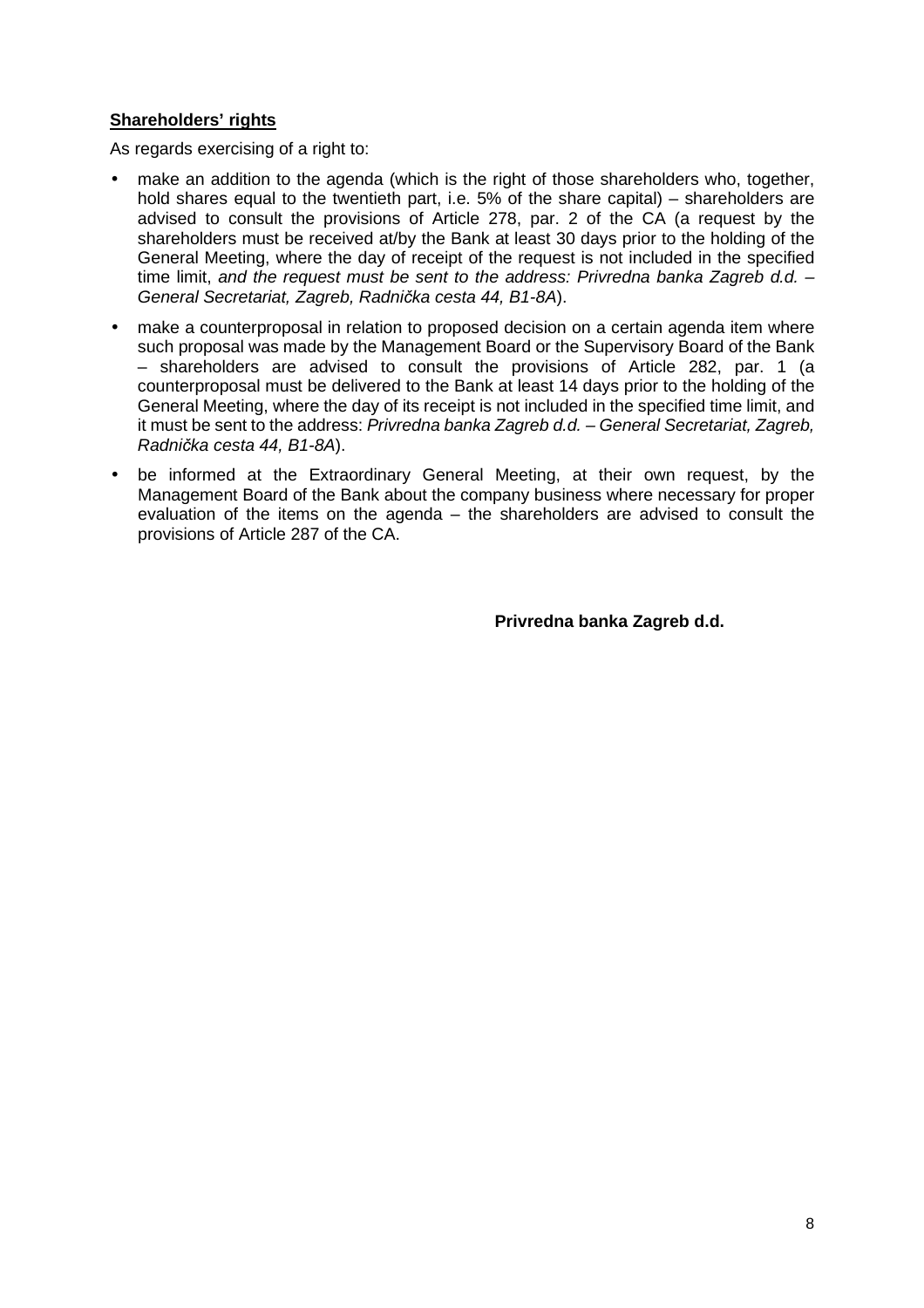# **TOTT PRIVREDNA BANKA ZAGREB**

# **INFORMATION ON PERSONAL DATA PROCESSING - EXTRAORDINARY GENERAL MEETING PBZ d.d.**

(pursuant to Article 13 of the General Data Protection Regulation (EU) 2016/679)

# **INTRODUCTORY INFORMATION ON EUROPEAN UNION AND REPUBLIC OF CROATIA LEGISLATION ON PERSONAL DATA PROTECTION**

We process your personal data pursuant to the provisions contained in the Regulation (EU) 2016/679 of the EUROPEAN PARLIAMENT AND COUNCIL of 27 April 2016 on the protection of natural persons with regard to the processing of personal data and on the free movement of such data, and repealing Directive 95/46/EC (hereinafter referred to as: General Data Protection Regulation) and in connection with the national Act on Implementing the General Data Protection Regulation.

The General Data Protection Regulation contains a number of rules which are implemented in order to ensure that personal data are processed by taking into account the rights and fundamental freedoms of people. Also, this General Data Protection Regulation allows free movement of personal data within the European Union, without any restrictions and prohibitions.

This Information on Personal Data Processing (hereinafter referred to as: the Information) includes the requirements of the General Data Protection Regulation and the national Act on Implementing the General Data Protection Regulation.

Pursuant to Article 13 of the General Data Protection Regulation, we hereby provide you as a stakeholder of the Extraordinary General Meeting with information on how we process your personal data, what rights you have regarding data processing and protection, and how you may exercise these rights.

We process and use your personal data legally, fairly and transparently while safeguarding the security of your personal data from unauthorized or illegal processing, and for that purpose we are implementing the most advanced technical, security and organisational protective measures.

# **INFORMATION ON THE CONTROLLER**

The controller is Privredna banka Zagreb d.d., Radnička cesta 50, Zagreb (City of Zagreb), PIN 02535697732, entered in the Court Registry of the Commercial Court in Zagreb, under the Company Registration Number (MBS) 080002817 (hereinafter referred to as: the Bank). The Bank processes your personal data for the purposes specified in Section III of this Information. Contact data:

Privredna banka Zagreb d.d. Radnička cesta 50 10000 Zagreb Phone number: 0800 365 365 E-mail: pbz365@pbz.hr

# **CONTACT DATA OF THE DATA PROTECTION OFFICER**

The Bank appointed a Data Protection Officer, as required by Article 37 of the General Data Protection Regulation.

Regarding any questions concerning your personal data processing and/or exercising of the rights foreseen by the General Data Protection Regulation and as specified in the part of this Information titled Data Subjects' Rights, you may contact the Data Protection Officer at the following addresses: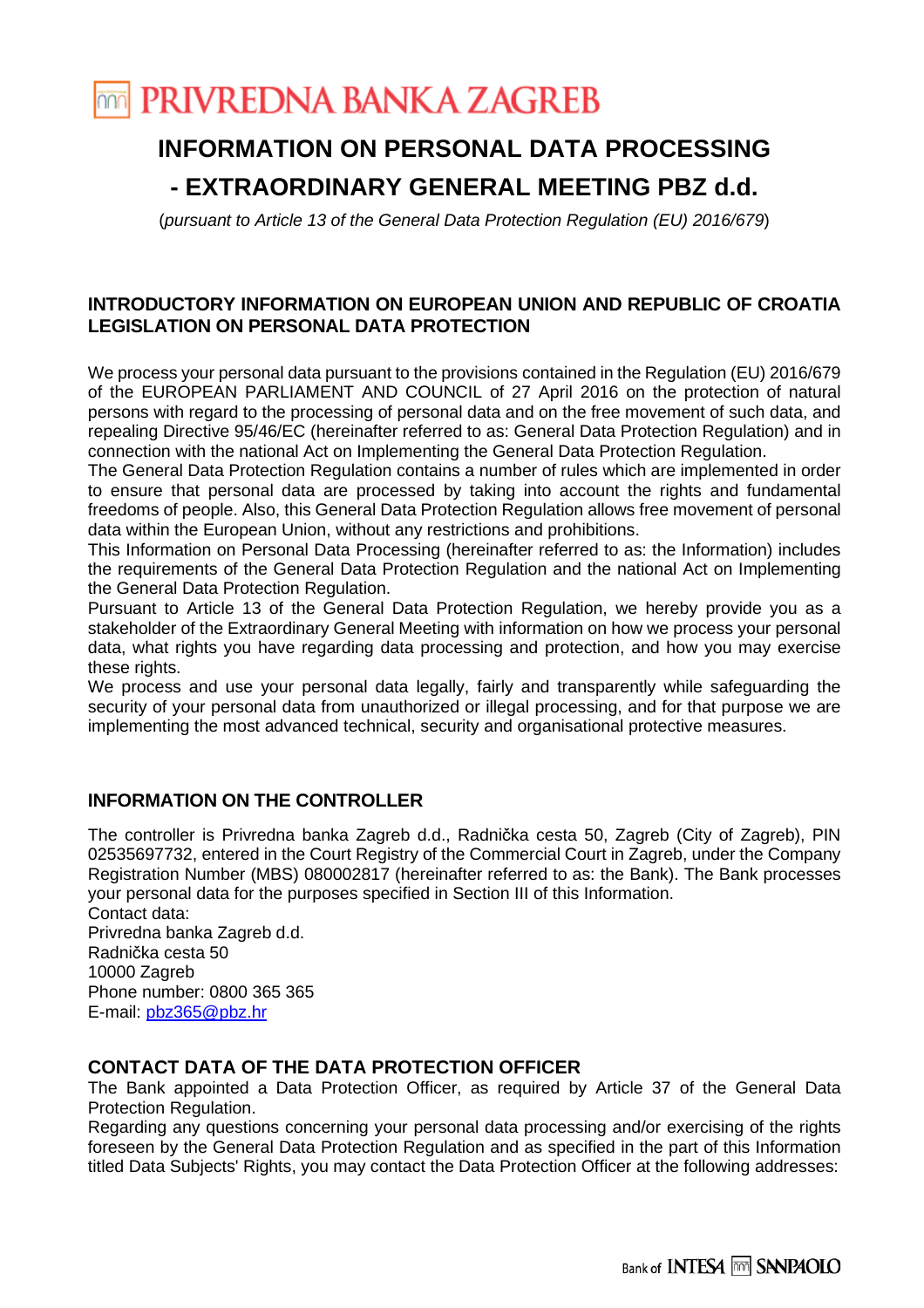# PRIVREDNA BANKA ZAGREB

Privredna banka Zagreb d.d. Data Protection Officer Radnička cesta 42 10000 Zagreb E-mail: sluzbenik.za.zastitu.osobnih.podataka@pbz.hr

# **PROCESSING OF PARTICIPANTS' DATA FOR THE PURPOSE OF PARTICIPATING AT THE EXTRAORDINARY GENERAL MEETING**

For the purpose of participating at the Bank's Extraordinary General Meeting (hereinafter referred to as: the Meeting), it is required to identify shareholders and other necessary stakeholders in order to enable them to obtain access to the Meeting. For this reason, we will process the following personal data of all stakeholders: name and surname or company's name, address of residence or registered office, PIN, copy of personal identity card, e-mail address (necessary for the purpose of voting by means of electronic communication). In addition to the aforementioned, with regard to the shareholders, we will collect the shareholder's CDCC account and the number of shares. This data processing is based on the legitimate interest of the Bank in order to provide execution of the shareholders rights prescribed by law.

The Companies Act in Art. 274 provides the companies with the possibility to enable participation also by electronic communication. In order to facilitate the shareholders to exercise their right to participate in the work of the Bank's General Meeting (hereinafter referred to as: the Meeting) the possibility of remote participation of shareholders and other stakeholders at the Meeting was introduced. Thus in addition to the physical presence it is possible to participate in its work also by electronic means, and the choice of the modality of participation is left to shareholders themselves.

Remote participation is enabled by using the Zoom application (Zoom Video Communications, Inc.) which needs to be installed for the purpose of remote participation at the Meeting.

For the purpose of voting by means of electronic communication we will forward your personal data to the provider of the electronic voting service Codex Sortium d.o.o. that will enable the electronic voting through application solutions and will erase the data after the meeting is held.

For the purpose of scanning of personal identity card, we are using the Microblink solution, IT programme that will verify your personal identity card or forward it to the verifier. While scaninnig the card, Microblink does not store the data.

Data on shareholders are retained by the Bank as the Controller for 12 months after the shareholder ceases to be a shareholder of the company, following which expiry the said data are erased/destroyed.

In accordance to the valid recommendations of the Croatian Institute of Public Health laid down by the National or Local Civil Protection Authority at the time of holding the Meeting, there is a possibility of collection of other personal data, accordingly to the legal obligation, that will be delivered to the competent Civil Protection Authority.

# **DATA SUBJECTS' RIGHTS**

You may at any time contact the Bank, as the Controller, for the purpose of exercising your rights pursuant to the General Data Protection Regulation by using contact data provided in this Information. You can submit your request in writing or to the following e-mail address of the Data Protection Officer: sluzbenik.za.zastitu.osobnih.podataka@pbz.hr.

The Bank shall provide you with information on action taken on your request without undue delay and in any event within one month of receipt of the request. That period may be extended by two further months where necessary, taking into account the complexity and number of the requests. The Bank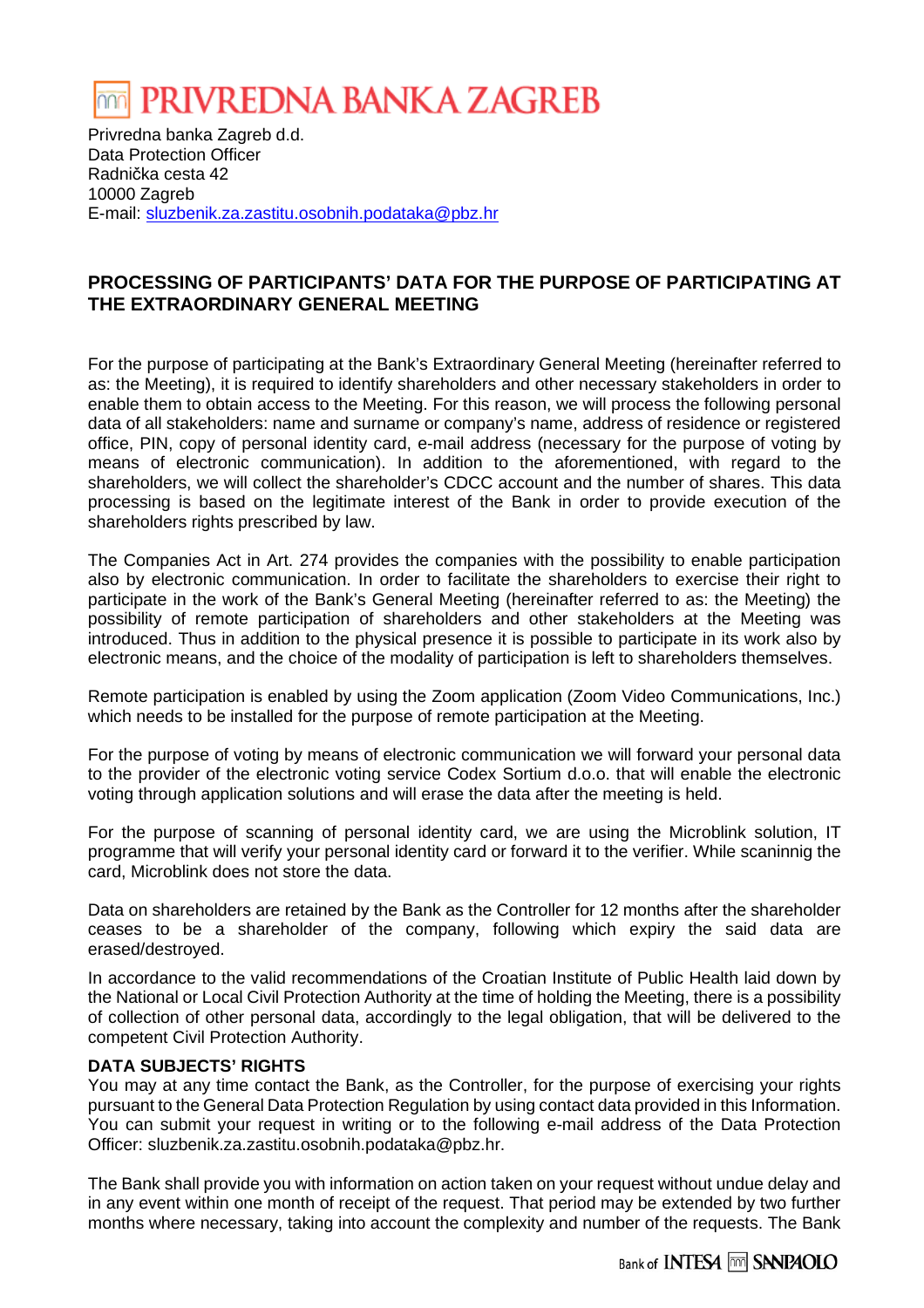# PRIVREDNA BANKA ZAGREB

shall inform you of any such extension within one month of receipt of the request, together with the reasons for the delay.

Where you have made the request by electronic means, the information shall be provided by electronic means where possible, unless you have requested otherwise. If the Bank does not take action on your request, it shall inform you without delay and at the latest within one month of receipt of the request of the reasons for not taking action and of the possibility of lodging a complaint with a supervisory authority.

Any communication and actions undertaken by the Bank with respect to the exercise of the rights listed below shall be free of charge. However, where your requests are manifestly unfounded or excessive, in particular because of their repetitive character, the Bank may refuse to act on your requests.

You can contact the Bank as the Controller in order to exercise the following rights:

**(1) Right to data access** – You may obtain from the Bank, as the Controller, a certificate of whether your personal data are processed and if processed, you have the right to access personal data and information as provided for in Article 15 of the General Data Protection Regulation, including, for example, processing purposes, personal data categories, retention periods, etc.

If your personal data are transferred to a third country or an international organization, you have the right to be notified of the appropriate transfer security measures.

If so, the Bank shall provide you with a copy of the personal data processed. For all further copies, the Bank may charge you a reasonable fee based on administrative costs. If the request is submitted electronically, and unless otherwise requested, the Bank shall deliver the data in the usual electronic format.

**(2) Right to rectification** – You may instruct the Bank to rectify your personal data that is incorrect. Taking into account the purposes of the processing, you also have the right to have incomplete personal data completed by means of providing a supplementary statement.

**(3) Right to erasure ("Right to be forgotten")** – You may request from the Bank as the Controller to erase your personal data where one of the grounds listed in Article 17 of the General Data Protection Regulation applies (for example, the personal data are no longer necessary in relation to the purposes for which they were collected or otherwise processed or the consent for processing your personal data has been withdrawn or there is no other legal basis for processing or the personal data have to be erased for compliance with a legal obligation under EU law or under the regulations of the Republic of Croatia or the data have been unlawfully processed or an objection has been made for direct marketing).

We hereby inform you that the Bank may not erase your personal data if their processing is necessary, for example, in order to meet retention period requirements, for reasons of public interest, for establishment, exercise or defence of legal claims.

**(4) Right to restriction of processing** – You may request the Bank to restrict the processing of your personal data in the cases provided for in Article 18 of the General Data Protection Regulation, including, for example, if it is necessary to verify the accuracy of your personal data.

**(5) Right to data portability** – If the processing of your personal data is based on your consent or is required for the performance of an agreement or for taking action prior to the conclusion of an agreement and if processing is carried out by automated means, you may: request the obtaining of personal data you received in a structured, customary and machine-readable format.

**(6) Right to object** – At any time, you may object to personal data processing to the contact addresses provided in this Information, if processing is performed in the public interest or is necessary for the purpose of legitimate interests of the Bank as the Controller. If you decide to object, the Bank shall refrain from further processing your personal data, unless the Bank proves that there are compelling legitimate grounds for processing (bases overriding the interests, rights and freedoms of